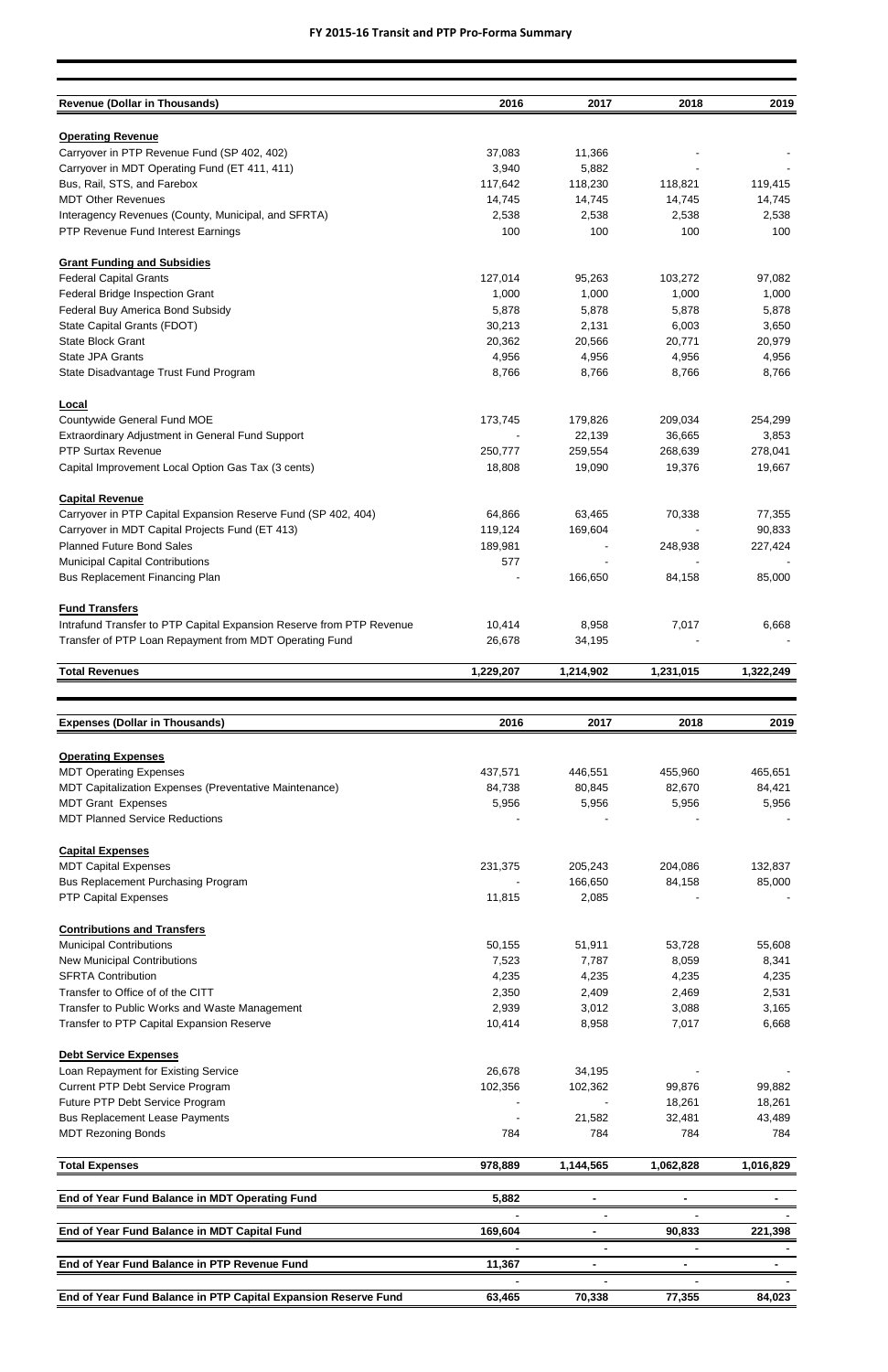| <b>Revenue (Dollar in Thousands)</b>                                                                             | 2020              | 2021              | 2022              | 2023              |
|------------------------------------------------------------------------------------------------------------------|-------------------|-------------------|-------------------|-------------------|
|                                                                                                                  |                   |                   |                   |                   |
| <b>Operating Revenue</b>                                                                                         |                   |                   |                   |                   |
| Carryover in PTP Revenue Fund (SP 402, 402)                                                                      |                   |                   |                   | 4,095             |
| Carryover in MDT Operating Fund (ET 411, 411)<br>Bus, Rail, STS, and Farebox                                     | 128,040           | 128,680           | 129,324           | 129,970           |
| <b>MDT Other Revenues</b>                                                                                        | 14,745            | 14,745            | 14,745            | 14,745            |
| Interagency Revenues (County, Municipal, and SFRTA)                                                              | 2,538             | 2,538             | 2,538             | 2,538             |
| PTP Revenue Fund Interest Earnings                                                                               | 100               | 100               | 100               | 100               |
| <b>Grant Funding and Subsidies</b>                                                                               |                   |                   |                   |                   |
| <b>Federal Capital Grants</b>                                                                                    | 91,880            | 91,881            | 92,625            | 94,941            |
| Federal Bridge Inspection Grant                                                                                  | 1,000             | 1,000             | 1,000             | 1,000             |
| Federal Buy America Bond Subsidy<br>State Capital Grants (FDOT)                                                  | 5,878<br>5,650    | 5,878             | 5,829             | 5,660             |
| State Block Grant                                                                                                | 21,189            | 21,401            | 21,615            | 21,831            |
| <b>State JPA Grants</b>                                                                                          | 4,956             | 4,956             | 4,956             | 4,956             |
| State Disadvantage Trust Fund Program                                                                            | 8,766             | 8,766             | 8,766             | 8,766             |
| Local                                                                                                            |                   |                   |                   |                   |
| Countywide General Fund MOE                                                                                      | 267,188           | 290,004           | 311,793           | 322,706           |
| Extraordinary Adjustment in General Fund Support                                                                 | 13,009            | 11,245            |                   |                   |
| <b>PTP Surtax Revenue</b><br>Capital Improvement Local Option Gas Tax (3 cents)                                  | 287,772<br>19,962 | 297,844<br>20,261 | 308,269<br>20,565 | 319,058<br>20,873 |
|                                                                                                                  |                   |                   |                   |                   |
| <b>Capital Revenue</b>                                                                                           |                   |                   |                   |                   |
| Carryover in PTP Capital Expansion Reserve Fund (SP 402, 404)<br>Carryover in MDT Capital Projects Fund (ET 413) | 84,023<br>221,398 | 88,548<br>155,149 | 92,227<br>105,025 | 96,739<br>42,641  |
| <b>Planned Future Bond Sales</b>                                                                                 |                   |                   |                   |                   |
| <b>Municipal Capital Contributions</b>                                                                           |                   |                   |                   |                   |
| <b>Bus Replacement Financing Plan</b>                                                                            | 85,850            |                   |                   |                   |
| <b>Fund Transfers</b>                                                                                            |                   |                   |                   |                   |
| Intrafund Transfer to PTP Capital Expansion Reserve from PTP Revenue                                             | 4,525             | 3,679             | 4,512             | 5,377             |
| Transfer of PTP Loan Repayment from MDT Operating Fund                                                           |                   |                   |                   |                   |
| <b>Total Revenues</b>                                                                                            | 1,268,469         | 1,146,675         | 1,123,889         | 1,095,996         |
|                                                                                                                  |                   |                   |                   |                   |
| <b>Expenses (Dollar in Thousands)</b>                                                                            | 2020              | 2021              | 2022              | 2023              |
|                                                                                                                  |                   |                   |                   |                   |
|                                                                                                                  |                   |                   |                   |                   |
| <b>Operating Expenses</b><br><b>MDT Operating Expenses</b>                                                       | 479,058           | 492,951           | 507,354           | 522,294           |
| MDT Capitalization Expenses (Preventative Maintenance)                                                           | 86,212            | 88,045            | 89,921            | 91,841            |
| <b>MDT Grant Expenses</b>                                                                                        | 5,956             | 5,956             | 5,956             | 5,956             |
| <b>MDT Planned Service Reductions</b>                                                                            |                   |                   |                   |                   |
| <b>Capital Expenses</b>                                                                                          |                   |                   |                   |                   |
| <b>MDT Capital Expenses</b>                                                                                      | 97,529            | 74,221            | 85,653            | 66,614            |
| <b>Bus Replacement Purchasing Program</b>                                                                        | 85,850            |                   |                   |                   |
| <b>PTP Capital Expenses</b>                                                                                      |                   |                   |                   |                   |
| <b>Contributions and Transfers</b>                                                                               |                   |                   |                   |                   |
| <b>Municipal Contributions</b>                                                                                   | 57,554            | 59,569            | 61,654            | 63,812            |
| <b>New Municipal Contributions</b><br><b>SFRTA Contribution</b>                                                  | 8,633<br>4,235    | 8,935<br>4,235    | 9,248<br>4,235    | 9,572<br>4,235    |
| Transfer to Office of of the CITT                                                                                | 2,594             | 2,659             | 2,725             | 2,793             |
| Transfer to Public Works and Waste Management                                                                    | 1,000             | 1,025             | 1,051             | 1,077             |
| Transfer to PTP Capital Expansion Reserve                                                                        | 4,525             | 3,679             | 4,512             | 5,377             |
| <b>Debt Service Expenses</b>                                                                                     |                   |                   |                   |                   |
| Loan Repayment for Existing Service                                                                              |                   |                   |                   |                   |
| Current PTP Debt Service Program                                                                                 | 99,888            | 99,890            | 99,845            | 99,664            |
| Future PTP Debt Service Program<br><b>Bus Replacement Lease Payments</b>                                         | 36,346<br>54,607  | 52,868<br>54,607  | 52,868<br>54,607  | 52,868<br>54,607  |
| <b>MDT Rezoning Bonds</b>                                                                                        | 784               | 784               | 784               | 784               |
| <b>Total Expenses</b>                                                                                            | 1,024,771         | 949,424           | 980,413           | 981,494           |
|                                                                                                                  |                   |                   |                   |                   |
| End of Year Fund Balance in MDT Operating Fund                                                                   |                   |                   |                   |                   |
| End of Year Fund Balance in MDT Capital Fund                                                                     | 155,149           | 105,025           | 42,641            |                   |
| End of Year Fund Balance in PTP Revenue Fund                                                                     |                   | ۰                 | 4,094             | 12,387            |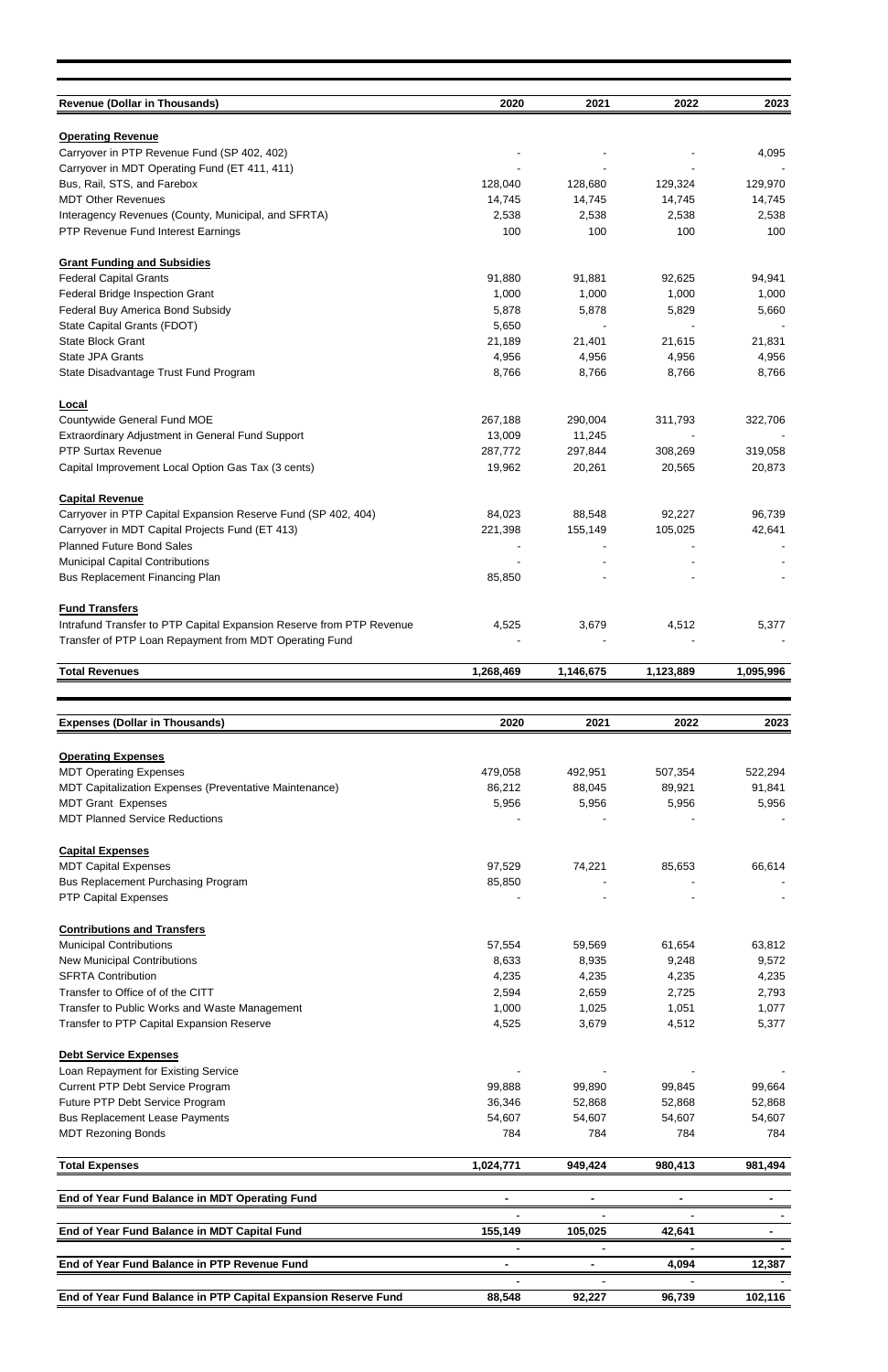| <b>Revenue (Dollar in Thousands)</b>                                                          | 2024            | 2025            | 2026             | 2027             |
|-----------------------------------------------------------------------------------------------|-----------------|-----------------|------------------|------------------|
| <b>Operating Revenue</b>                                                                      |                 |                 |                  |                  |
| Carryover in PTP Revenue Fund (SP 402, 402)<br>Carryover in MDT Operating Fund (ET 411, 411)  | 12,387          | 24,959          | 49,275           | 52,557           |
| Bus, Rail, STS, and Farebox                                                                   | 130,620         | 138,653         | 139,346          | 140,043          |
| <b>MDT Other Revenues</b>                                                                     | 14,745          | 14,745          | 14,745           | 14,745           |
| Interagency Revenues (County, Municipal, and SFRTA)<br>PTP Revenue Fund Interest Earnings     | 2,538<br>100    | 2,538<br>100    | 2,538<br>100     | 2,538<br>100     |
|                                                                                               |                 |                 |                  |                  |
| <b>Grant Funding and Subsidies</b>                                                            |                 |                 |                  |                  |
| <b>Federal Capital Grants</b><br>Federal Bridge Inspection Grant                              | 97,314<br>1,000 | 99,747<br>1,000 | 102,240<br>1,000 | 104,796<br>1,000 |
| Federal Buy America Bond Subsidy                                                              | 5,483           | 5,299           | 5,099            | 4,892            |
| State Capital Grants (FDOT)                                                                   |                 |                 |                  |                  |
| <b>State Block Grant</b>                                                                      | 22,049          | 22,270          | 22,492           | 22,717           |
| State JPA Grants<br>State Disadvantage Trust Fund Program                                     | 4,956<br>8,766  | 4,956<br>8,766  | 4,956<br>8,766   | 4,956<br>8,766   |
|                                                                                               |                 |                 |                  |                  |
| Local                                                                                         |                 |                 |                  |                  |
| Countywide General Fund MOE<br>Extraordinary Adjustment in General Fund Support               | 334,001         | 345,691         | 357,790          | 370,313          |
| <b>PTP Surtax Revenue</b>                                                                     | 330,225         | 341,783         | 353,746          | 366,127          |
| Capital Improvement Local Option Gas Tax (3 cents)                                            | 21,186          | 21,504          | 21,827           | 22,154           |
| <b>Capital Revenue</b>                                                                        |                 |                 |                  |                  |
| Carryover in PTP Capital Expansion Reserve Fund (SP 402, 404)                                 | 102,116         | 108,388         | 115,587          | 120,912          |
| Carryover in MDT Capital Projects Fund (ET 413)                                               |                 | 183,825         | 139,348          | 93,907           |
| <b>Planned Future Bond Sales</b><br><b>Municipal Capital Contributions</b>                    | 227,369         |                 |                  |                  |
| Bus Replacement Financing Plan                                                                |                 |                 | 91,131           | 92,043           |
|                                                                                               |                 |                 |                  |                  |
| <b>Fund Transfers</b><br>Intrafund Transfer to PTP Capital Expansion Reserve from PTP Revenue | 6,272           | 7,199           | 5,325            | 7,284            |
| Transfer of PTP Loan Repayment from MDT Operating Fund                                        |                 |                 |                  |                  |
| <b>Total Revenues</b>                                                                         |                 |                 | 1,435,311        |                  |
|                                                                                               | 1,321,127       | 1,331,423       |                  | 1,429,850        |
|                                                                                               |                 |                 |                  |                  |
|                                                                                               |                 |                 |                  |                  |
| <b>Expenses (Dollar in Thousands)</b>                                                         | 2024            | 2025            | 2026             | 2027             |
| <b>Operating Expenses</b>                                                                     |                 |                 |                  |                  |
| <b>MDT Operating Expenses</b>                                                                 | 537,799         | 553,897         | 570,621          | 588,005          |
| MDT Capitalization Expenses (Preventative Maintenance)                                        | 93,806          | 95,818          | 97,876           | 99,982           |
| <b>MDT Grant Expenses</b><br><b>MDT Planned Service Reductions</b>                            | 5,956           | 5,956           | 5,956            | 5,956            |
|                                                                                               |                 |                 |                  |                  |
| <b>Capital Expenses</b>                                                                       |                 |                 |                  |                  |
| <b>MDT Capital Expenses</b><br><b>Bus Replacement Purchasing Program</b>                      | 68,238          | 69,910          | 71,632<br>91,131 | 73,406<br>92,043 |
| <b>PTP Capital Expenses</b>                                                                   |                 |                 |                  |                  |
|                                                                                               |                 |                 |                  |                  |
| <b>Contributions and Transfers</b><br><b>Municipal Contributions</b>                          | 66,045          | 68,357          | 70,749           | 73,225           |
| <b>New Municipal Contributions</b>                                                            | 9,907           | 10,253          | 10,612           | 10,984           |
| <b>SFRTA Contribution</b>                                                                     | 4,235           | 4,235           | 4,235            | 4,235            |
| Transfer to Office of of the CITT                                                             | 2,863           | 2,935           | 3,008            | 3,083            |
| Transfer to Public Works and Waste Management<br>Transfer to PTP Capital Expansion Reserve    | 1,104<br>6,272  | 1,131<br>7,199  | 1,160<br>5,325   | 1,189<br>7,284   |
|                                                                                               |                 |                 |                  |                  |
| <b>Debt Service Expenses</b><br>Loan Repayment for Existing Service                           |                 |                 |                  |                  |
| Current PTP Debt Service Program                                                              | 99,472          | 99,263          | 99,051           | 98,823           |
| Future PTP Debt Service Program                                                               | 52,868          | 52,868          | 69,386           | 69,386           |
| <b>Bus Replacement Lease Payments</b>                                                         | 54,607          | 54,607          | 66,409           | 56,747           |
| <b>MDT Rezoning Bonds</b>                                                                     | 784             | 784             | 784              | 784              |
| <b>Total Expenses</b>                                                                         | 1,003,956       | 1,027,213       | 1,167,935        | 1,185,132        |
| End of Year Fund Balance in MDT Operating Fund                                                |                 |                 |                  |                  |
|                                                                                               |                 |                 |                  |                  |
| End of Year Fund Balance in MDT Capital Fund                                                  | 183,825         | 139,348         | 93,907           | 47,469           |
| End of Year Fund Balance in PTP Revenue Fund                                                  | 24,959          | 49,276          | 52,558           | 69,054           |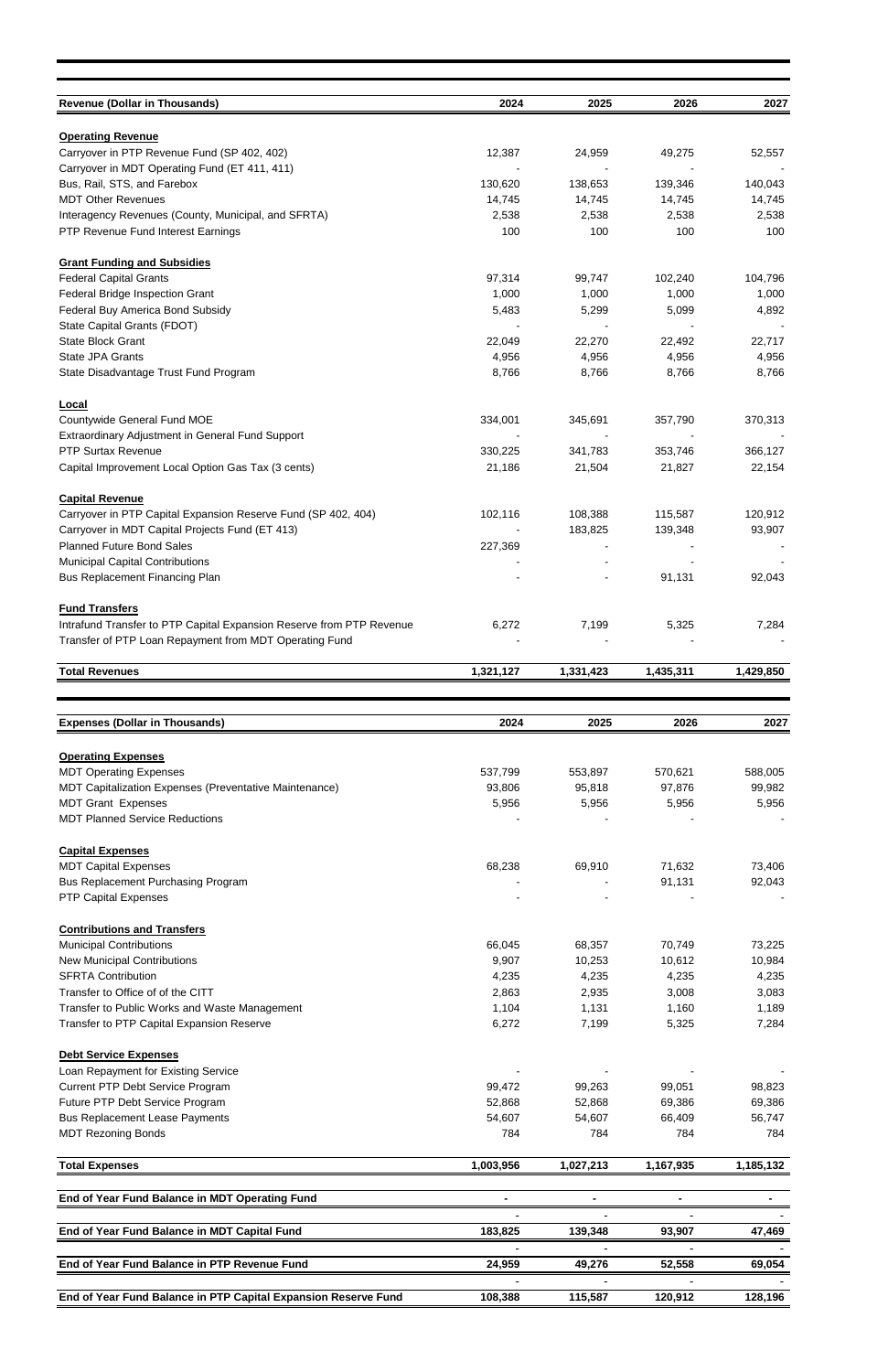| <b>Revenue (Dollar in Thousands)</b>                                                         | 2028               | 2029               | 2030               | 2031               |
|----------------------------------------------------------------------------------------------|--------------------|--------------------|--------------------|--------------------|
| <b>Operating Revenue</b>                                                                     |                    |                    |                    |                    |
| Carryover in PTP Revenue Fund (SP 402, 402)<br>Carryover in MDT Operating Fund (ET 411, 411) | 69,054             | 89,089             | 112,686            | 146,068            |
| Bus, Rail, STS, and Farebox                                                                  | 140,743            | 141,447            | 148,905            | 149,650            |
| <b>MDT Other Revenues</b>                                                                    | 14,745             | 14,745             | 14,745             | 14,745             |
| Interagency Revenues (County, Municipal, and SFRTA)                                          | 2,538              | 2,538              | 2,538              | 2,538              |
| PTP Revenue Fund Interest Earnings                                                           | 100                | 100                | 100                | 100                |
| <b>Grant Funding and Subsidies</b>                                                           |                    |                    |                    |                    |
| <b>Federal Capital Grants</b>                                                                | 107,415            | 110,100            | 112,853            | 115,674            |
| Federal Bridge Inspection Grant                                                              | 1,000              | 1,000              | 1,000              | 1,000              |
| Federal Buy America Bond Subsidy<br>State Capital Grants (FDOT)                              | 4,677              | 4,452              | 4,218              | 3,970              |
| <b>State Block Grant</b>                                                                     | 22,944             | 23,174             | 23,406             | 23,640             |
| State JPA Grants                                                                             | 4,956              | 4,956              | 4,956              | 4,956              |
| State Disadvantage Trust Fund Program                                                        | 8,766              | 8,766              | 8,766              | 8,766              |
| Local                                                                                        |                    |                    |                    |                    |
| Countywide General Fund MOE                                                                  | 383,274            | 396,689            | 410,573            | 424,943            |
| Extraordinary Adjustment in General Fund Support                                             |                    |                    |                    |                    |
| <b>PTP Surtax Revenue</b>                                                                    | 378,941            | 392,204            | 405,931            | 420,139            |
| Capital Improvement Local Option Gas Tax (3 cents)                                           | 22,486             | 22,823             | 23,165             | 23,512             |
| <b>Capital Revenue</b>                                                                       |                    |                    |                    |                    |
| Carryover in PTP Capital Expansion Reserve Fund (SP 402, 404)                                | 128,196            | 136,393            | 145,538            | 155,667            |
| Carryover in MDT Capital Projects Fund (ET 413)                                              | 47,469             |                    | 205,538            | 155,901            |
| <b>Planned Future Bond Sales</b><br><b>Municipal Capital Contributions</b>                   |                    | 254,073            |                    |                    |
| <b>Bus Replacement Financing Plan</b>                                                        | 92,963             | 93,893             | 94,832             |                    |
|                                                                                              |                    |                    |                    |                    |
| <b>Fund Transfers</b>                                                                        |                    |                    |                    |                    |
| Intrafund Transfer to PTP Capital Expansion Reserve from PTP Revenue                         | 8,197              | 9,145              | 10,129             | 9,422              |
| Transfer of PTP Loan Repayment from MDT Operating Fund                                       |                    |                    |                    |                    |
| <b>Total Revenues</b>                                                                        | 1,438,464          | 1,705,587          | 1,729,879          | 1,660,691          |
|                                                                                              |                    |                    |                    |                    |
|                                                                                              |                    |                    |                    |                    |
| <b>Expenses (Dollar in Thousands)</b>                                                        | 2028               | 2029               | 2030               | 2031               |
|                                                                                              |                    |                    |                    |                    |
| <b>Operating Expenses</b>                                                                    |                    |                    |                    |                    |
| <b>MDT Operating Expenses</b><br>MDT Capitalization Expenses (Preventative Maintenance)      | 606,083<br>102,137 | 624,896<br>104,343 | 644,484<br>106,601 | 664,891<br>108,912 |
| <b>MDT Grant Expenses</b>                                                                    | 5,956              | 5,956              | 5,956              | 5,956              |
| <b>MDT Planned Service Reductions</b>                                                        |                    |                    |                    |                    |
| <b>Capital Expenses</b>                                                                      |                    |                    |                    |                    |
| <b>MDT Capital Expenses</b>                                                                  | 75,233             | 77,115             | 79,054             | 81,051             |
| <b>Bus Replacement Purchasing Program</b>                                                    | 92,963             | 93,893             | 94,832             |                    |
| <b>PTP Capital Expenses</b>                                                                  |                    |                    |                    |                    |
| <b>Contributions and Transfers</b>                                                           |                    |                    |                    |                    |
| <b>Municipal Contributions</b>                                                               | 75,788             | 78,441             | 81,186             | 84,028             |
| <b>New Municipal Contributions</b>                                                           | 11,368             | 11,766             | 12,178             | 12,604             |
| <b>SFRTA Contribution</b><br>Transfer to Office of of the CITT                               | 4,235              | 4,235              | 4,235              | 4,235              |
| Transfer to Public Works and Waste Management                                                | 3,160<br>1,218     | 3,240<br>1,249     | 3,320<br>1,280     | 3,404<br>1,312     |
| Transfer to PTP Capital Expansion Reserve                                                    | 8,197              | 9,145              | 10,129             | 9,422              |
|                                                                                              |                    |                    |                    |                    |
| <b>Debt Service Expenses</b><br>Loan Repayment for Existing Service                          |                    |                    |                    |                    |
| Current PTP Debt Service Program                                                             | 98,587             | 98,339             | 98,087             | 97,819             |
| Future PTP Debt Service Program                                                              | 69,386             | 69,386             | 69,386             | 87,844             |
| <b>Bus Replacement Lease Payments</b>                                                        | 57,887             | 59,038             | 60,202             | 60,202             |
| <b>MDT Rezoning Bonds</b>                                                                    | 784                | 784                | 1,313              | 2,259              |
| <b>Total Expenses</b>                                                                        | 1,212,982          | 1,241,826          | 1,272,243          | 1,223,939          |
| End of Year Fund Balance in MDT Operating Fund                                               | $\blacksquare$     | $\blacksquare$     |                    |                    |
|                                                                                              |                    |                    |                    |                    |
| End of Year Fund Balance in MDT Capital Fund                                                 | $\blacksquare$     | 205,538            | 155,901            | 105,124            |
| End of Year Fund Balance in PTP Revenue Fund                                                 | 89,089             | 112,685            | 146,069            | 166,538            |
| End of Year Fund Balance in PTP Capital Expansion Reserve Fund                               | 136,393            | 145,538            | 155,667            | 165,089            |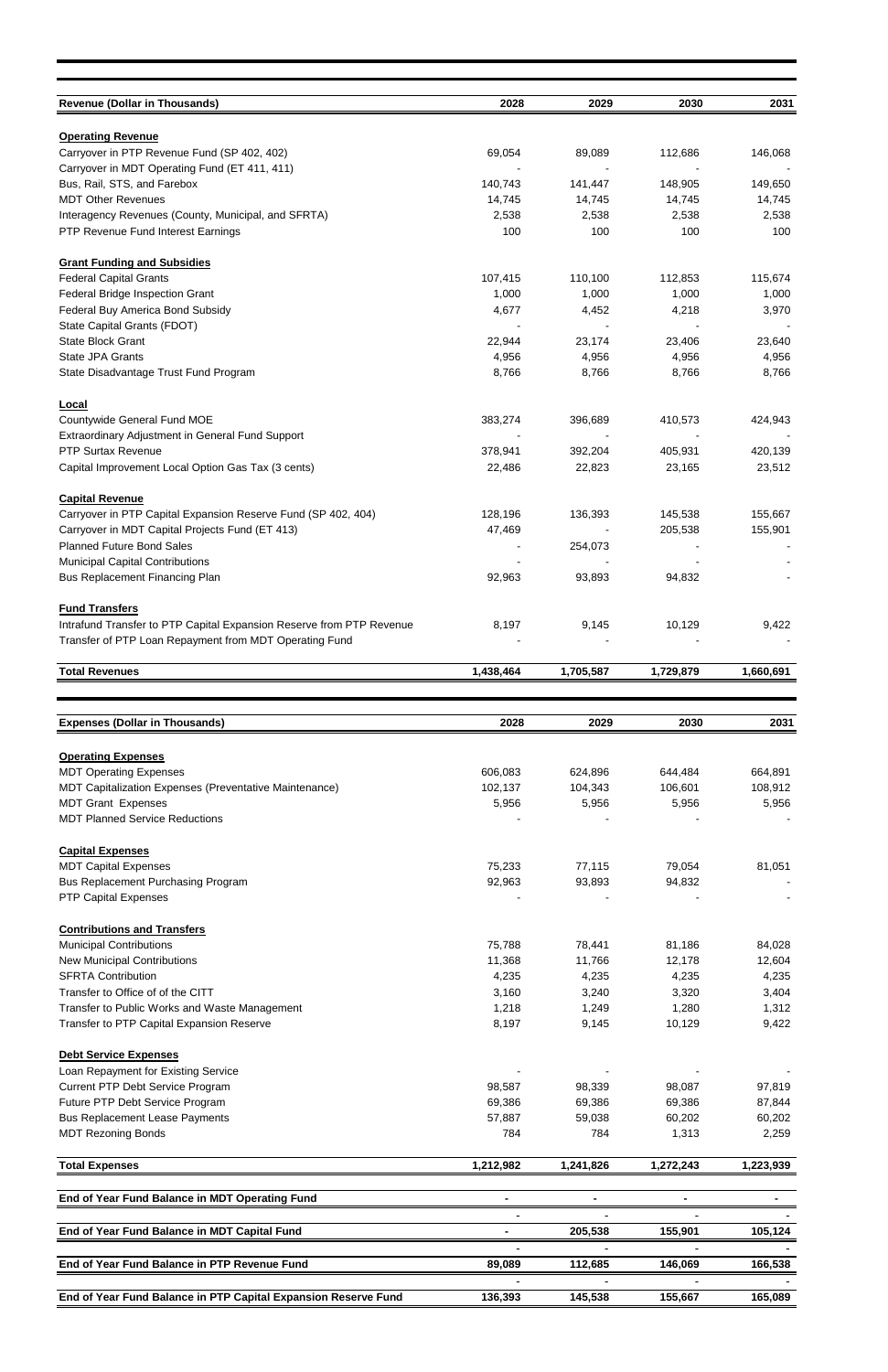| <b>Revenue (Dollar in Thousands)</b>                                                                                           | 2032             | 2033             | 2034             | 2035             |
|--------------------------------------------------------------------------------------------------------------------------------|------------------|------------------|------------------|------------------|
|                                                                                                                                |                  |                  |                  |                  |
| <b>Operating Revenue</b>                                                                                                       |                  |                  |                  |                  |
| Carryover in PTP Revenue Fund (SP 402, 402)<br>Carryover in MDT Operating Fund (ET 411, 411)                                   | 166,539          | 191,650          | 221,365          | 261,724          |
| Bus, Rail, STS, and Farebox                                                                                                    | 150,398          | 151,150          | 158,015          | 158,805          |
| <b>MDT Other Revenues</b>                                                                                                      | 14,745           | 14,745           | 14,745           | 14,745           |
| Interagency Revenues (County, Municipal, and SFRTA)                                                                            | 2,538            | 2,538            | 2,538            | 2,538            |
| PTP Revenue Fund Interest Earnings                                                                                             | 100              | 100              | 100              | 100              |
| <b>Grant Funding and Subsidies</b>                                                                                             |                  |                  |                  |                  |
| <b>Federal Capital Grants</b>                                                                                                  | 118,566          | 121,530          | 124,568          | 127,682          |
| Federal Bridge Inspection Grant                                                                                                | 1,000            | 1,000            | 1,000            | 1,000            |
| Federal Buy America Bond Subsidy<br>State Capital Grants (FDOT)                                                                | 3,712            | 3,444            | 3,161            | 2,867            |
| <b>State Block Grant</b>                                                                                                       | 23,876           | 24,115           | 24,356           | 24,600           |
| State JPA Grants                                                                                                               | 4,956            | 4,956            | 4,956            | 4,956            |
| State Disadvantage Trust Fund Program                                                                                          | 8,766            | 8,766            | 8,766            | 8,766            |
| Local                                                                                                                          |                  |                  |                  |                  |
| Countywide General Fund MOE                                                                                                    | 439,816          | 455,210          | 471,142          | 487,632          |
| Extraordinary Adjustment in General Fund Support                                                                               |                  |                  |                  |                  |
| <b>PTP Surtax Revenue</b>                                                                                                      | 434,844          | 450,063          | 465,816          | 482,119          |
| Capital Improvement Local Option Gas Tax (3 cents)                                                                             | 23,865           | 24,223           | 24,586           | 24,955           |
| <b>Capital Revenue</b>                                                                                                         |                  |                  |                  |                  |
| Carryover in PTP Capital Expansion Reserve Fund (SP 402, 404)                                                                  | 165,089          | 175,690          | 187,511          | 200,595          |
| Carryover in MDT Capital Projects Fund (ET 413)                                                                                | 105,124          | 53,171           |                  | 231,171          |
| <b>Planned Future Bond Sales</b>                                                                                               |                  |                  | 285,601          |                  |
| <b>Municipal Capital Contributions</b>                                                                                         |                  |                  |                  |                  |
| Bus Replacement Financing Plan                                                                                                 |                  |                  |                  |                  |
| <b>Fund Transfers</b>                                                                                                          |                  |                  |                  |                  |
| Intrafund Transfer to PTP Capital Expansion Reserve from PTP Revenue<br>Transfer of PTP Loan Repayment from MDT Operating Fund | 10,601           | 11,821           | 13,084           | 14,391           |
|                                                                                                                                |                  |                  |                  |                  |
| <b>Total Revenues</b>                                                                                                          | 1,674,535        | 1,694,172        | 2,011,310        | 2,048,646        |
|                                                                                                                                | 2032             |                  | 2034             |                  |
| <b>Expenses (Dollar in Thousands)</b>                                                                                          |                  | 2033             |                  |                  |
|                                                                                                                                |                  |                  |                  | 2035             |
| <b>Operating Expenses</b>                                                                                                      |                  |                  |                  |                  |
| <b>MDT Operating Expenses</b>                                                                                                  | 686,164          | 708,354          | 731,515          | 755,704          |
| MDT Capitalization Expenses (Preventative Maintenance)                                                                         | 111,277          | 113,699          | 116,177          | 118,713          |
| <b>MDT Grant Expenses</b><br><b>MDT Planned Service Reductions</b>                                                             | 5,956            | 5,956            | 5,956            | 5,956            |
|                                                                                                                                |                  |                  |                  |                  |
| <b>Capital Expenses</b>                                                                                                        |                  |                  |                  |                  |
| <b>MDT Capital Expenses</b><br><b>Bus Replacement Purchasing Program</b>                                                       | 83,107           | 85,225           | 87,407           | 89,654           |
| <b>PTP Capital Expenses</b>                                                                                                    |                  |                  |                  |                  |
| <b>Contributions and Transfers</b>                                                                                             |                  |                  |                  |                  |
| <b>Municipal Contributions</b>                                                                                                 | 86,969           | 90,013           | 93,163           | 96,424           |
| <b>New Municipal Contributions</b>                                                                                             | 13,045           | 13,502           | 13,974           | 14,464           |
| <b>SFRTA Contribution</b>                                                                                                      | 4,235            | 4,235            | 4,235            | 4,235            |
| Transfer to Office of of the CITT                                                                                              | 3,489            | 3,576            | 3,665            | 3,757            |
| Transfer to Public Works and Waste Management<br>Transfer to PTP Capital Expansion Reserve                                     | 1,345<br>10,601  | 1,379<br>11,821  | 1,413<br>13,084  | 1,448<br>14,391  |
|                                                                                                                                |                  |                  |                  |                  |
| <b>Debt Service Expenses</b>                                                                                                   |                  |                  |                  |                  |
| Loan Repayment for Existing Service                                                                                            |                  |                  |                  |                  |
| Current PTP Debt Service Program                                                                                               | 97,533           | 97,234           | 96,928           | 96,606           |
| Future PTP Debt Service Program<br><b>Bus Replacement Lease Payments</b>                                                       | 87,844<br>60,202 | 87,844<br>60,202 | 87,844<br>60,202 | 87,844<br>60,202 |
| <b>MDT Rezoning Bonds</b>                                                                                                      | 2,258            | 2,257            | 2,256            | 2,254            |
| <b>Total Expenses</b>                                                                                                          | 1,254,025        | 1,285,297        | 1,317,819        | 1,351,652        |
|                                                                                                                                |                  |                  |                  |                  |
| End of Year Fund Balance in MDT Operating Fund                                                                                 |                  | $\blacksquare$   |                  |                  |
| End of Year Fund Balance in MDT Capital Fund                                                                                   | 53,171           | $\blacksquare$   | 231,171          | 175,441          |
| End of Year Fund Balance in PTP Revenue Fund                                                                                   | 191,650          | 221,364          | 261,724          | 306,567          |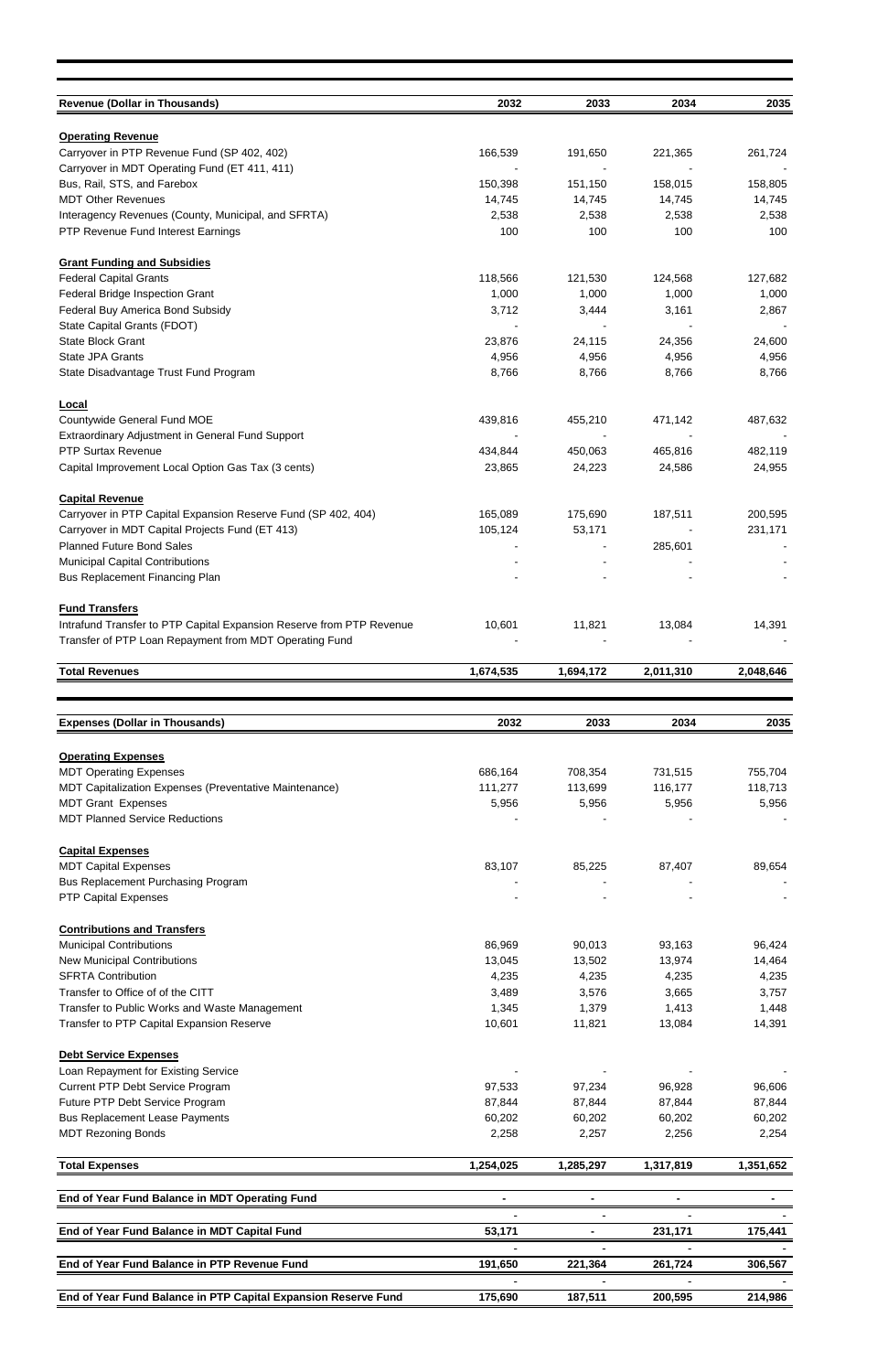| <b>Revenue (Dollar in Thousands)</b>                                                         | 2036             | 2037             | 2038             | 2039             |
|----------------------------------------------------------------------------------------------|------------------|------------------|------------------|------------------|
| <b>Operating Revenue</b>                                                                     |                  |                  |                  |                  |
| Carryover in PTP Revenue Fund (SP 402, 402)<br>Carryover in MDT Operating Fund (ET 411, 411) | 306,567          | 347,732          | 419,377          | 483,119          |
| Bus, Rail, STS, and Farebox                                                                  | 159,599          | 165,860          | 166,689          | 172,345          |
| <b>MDT Other Revenues</b>                                                                    | 14,745           | 14,745           | 14,745           | 14,745           |
| Interagency Revenues (County, Municipal, and SFRTA)<br>PTP Revenue Fund Interest Earnings    | 2,538<br>100     | 2,538<br>100     | 2,538<br>100     | 2,538<br>100     |
|                                                                                              |                  |                  |                  |                  |
| <b>Grant Funding and Subsidies</b><br><b>Federal Capital Grants</b>                          | 130,874          | 134,145          | 137,499          | 140,936          |
| Federal Bridge Inspection Grant                                                              | 1,000            | 1,000            | 1,000            | 1,000            |
| Federal Buy America Bond Subsidy                                                             | 2,560            | 2,241            | 1,909            | 1,562            |
| State Capital Grants (FDOT)<br>State Block Grant                                             | 24,846           | 25,094           | 25,345           | 25,598           |
| <b>State JPA Grants</b>                                                                      | 4,956            | 4,956            | 4,956            | 4,956            |
| State Disadvantage Trust Fund Program                                                        | 8,766            | 8,766            | 8,766            | 8,766            |
|                                                                                              |                  |                  |                  |                  |
| <b>Local</b><br>Countywide General Fund MOE                                                  | 504,699          | 522,363          | 540,646          | 559,569          |
| Extraordinary Adjustment in General Fund Support                                             |                  |                  |                  |                  |
| <b>PTP Surtax Revenue</b>                                                                    | 498,993          | 516,458          | 534,534          | 553,243          |
| Capital Improvement Local Option Gas Tax (3 cents)                                           | 25,329           | 25,709           | 26,095           | 26,486           |
| <b>Capital Revenue</b>                                                                       |                  |                  |                  |                  |
| Carryover in PTP Capital Expansion Reserve Fund (SP 402, 404)                                | 214,986          | 229,836          | 248,397          | 267,077          |
| Carryover in MDT Capital Projects Fund (ET 413)<br><b>Planned Future Bond Sales</b>          | 175,441          | 118,366          | 59,901           | 322,791          |
| <b>Municipal Capital Contributions</b>                                                       |                  |                  |                  |                  |
| <b>Bus Replacement Financing Plan</b>                                                        |                  |                  | 102,689          | 103,716          |
| <b>Fund Transfers</b>                                                                        |                  |                  |                  |                  |
| Intrafund Transfer to PTP Capital Expansion Reserve from PTP Revenue                         | 14,850           | 18,561           | 18,680           | 20,053           |
| Transfer of PTP Loan Repayment from MDT Operating Fund                                       |                  |                  |                  |                  |
| <b>Total Revenues</b>                                                                        | 2,090,849        | 2,138,470        | 2,313,866        | 2,708,600        |
|                                                                                              |                  |                  |                  |                  |
|                                                                                              |                  |                  |                  |                  |
|                                                                                              |                  |                  |                  |                  |
| <b>Expenses (Dollar in Thousands)</b>                                                        | 2036             | 2037             | 2038             | 2039             |
| <b>Operating Expenses</b>                                                                    |                  |                  |                  |                  |
| <b>MDT Operating Expenses</b>                                                                | 780,984          | 807,421          | 835,087          | 864,057          |
| MDT Capitalization Expenses (Preventative Maintenance)<br><b>MDT Grant Expenses</b>          | 121,309<br>5,956 | 123,966<br>5,956 | 126,686<br>5,956 | 129,469<br>5,956 |
| <b>MDT Planned Service Reductions</b>                                                        |                  |                  |                  |                  |
|                                                                                              |                  |                  |                  |                  |
| <b>Capital Expenses</b><br><b>MDT Capital Expenses</b>                                       | 91,969           | 94,353           | 96,809           | 99,338           |
| <b>Bus Replacement Purchasing Program</b>                                                    |                  |                  | 102,689          | 103,716          |
| <b>PTP Capital Expenses</b>                                                                  |                  |                  |                  |                  |
| <b>Contributions and Transfers</b>                                                           |                  |                  |                  |                  |
| <b>Municipal Contributions</b>                                                               | 99,799           | 103,292          | 106,907          | 110,649          |
| <b>New Municipal Contributions</b>                                                           | 14,970           | 15,494           | 16,036           | 16,597           |
| <b>SFRTA Contribution</b><br>Transfer to Office of of the CITT                               | 4,235<br>3,851   | 4,235<br>3,947   | 4,235<br>4,046   | 4,235            |
| Transfer to Public Works and Waste Management                                                | 1,485            | 1,522            | 1,560            | 4,147<br>1,599   |
| Transfer to PTP Capital Expansion Reserve                                                    | 14,850           | 18,561           | 18,680           | 20,053           |
| <b>Debt Service Expenses</b>                                                                 |                  |                  |                  |                  |
| Loan Repayment for Existing Service                                                          |                  |                  |                  |                  |
| Current PTP Debt Service Program                                                             | 96,264           | 96,765           | 96,400           | 96,024           |
| Future PTP Debt Service Program                                                              | 108,593          | 108,593          | 108,593          | 108,593          |
| <b>Bus Replacement Lease Payments</b><br><b>MDT Rezoning Bonds</b>                           | 48,400<br>2,251  | 24,441<br>2,250  | 37,739<br>2,248  | 39,012<br>2,248  |
|                                                                                              |                  |                  |                  |                  |
| <b>Total Expenses</b>                                                                        | 1,394,916        | 1,410,796        | 1,563,671        | 1,605,693        |
| End of Year Fund Balance in MDT Operating Fund                                               | ۰                | $\blacksquare$   | ۰                |                  |
| End of Year Fund Balance in MDT Capital Fund                                                 | 118,366          | 59,901           |                  | 261,406          |
|                                                                                              |                  |                  |                  |                  |
| End of Year Fund Balance in PTP Revenue Fund                                                 | 347,731          | 419,377          | 483,119          | 554,370          |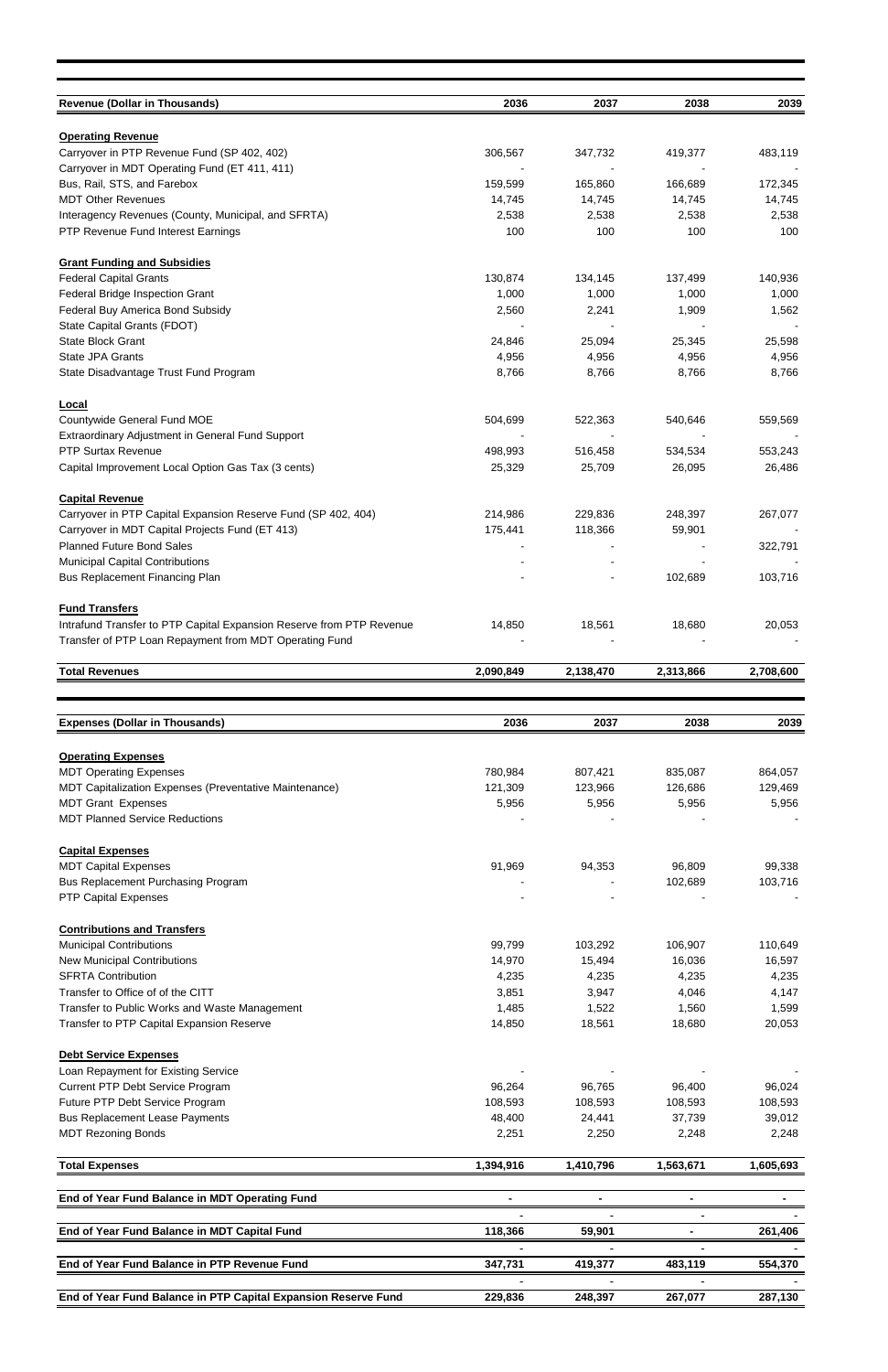| <b>Revenue (Dollar in Thousands)</b>                                                                                           | 2040               | 2041               | 2042               | 2043               |
|--------------------------------------------------------------------------------------------------------------------------------|--------------------|--------------------|--------------------|--------------------|
| <b>Operating Revenue</b>                                                                                                       |                    |                    |                    |                    |
| Carryover in PTP Revenue Fund (SP 402, 402)                                                                                    | 554,371            | 628,132            | 673,995            | 714,498            |
| Carryover in MDT Operating Fund (ET 411, 411)<br>Bus, Rail, STS, and Farebox                                                   | 173,206            | 174,073            | 179,179            | 180,075            |
| <b>MDT Other Revenues</b>                                                                                                      | 14,745             | 14,745             | 14,745             | 14,745             |
| Interagency Revenues (County, Municipal, and SFRTA)                                                                            | 2,538              | 2,538              | 2,538              | 2,538              |
| PTP Revenue Fund Interest Earnings                                                                                             | 100                | 100                | 100                | 100                |
| <b>Grant Funding and Subsidies</b>                                                                                             |                    |                    |                    |                    |
| <b>Federal Capital Grants</b>                                                                                                  | 144,459            | 148,070            | 151,771            | 155,565            |
| Federal Bridge Inspection Grant                                                                                                | 1,000              | 1,000              | 1,000              | 1,000              |
| Federal Buy America Bond Subsidy                                                                                               | 801                |                    |                    |                    |
| State Capital Grants (FDOT)<br><b>State Block Grant</b>                                                                        | 25,854             | 26,113             | 26,374             | 26,638             |
| State JPA Grants                                                                                                               | 4,956              | 4,956              | 4,956              | 4,956              |
| State Disadvantage Trust Fund Program                                                                                          | 8,766              | 8,766              | 8,766              | 8,766              |
| Local                                                                                                                          |                    |                    |                    |                    |
| <b>Countywide General Fund MOE</b>                                                                                             | 579,154            | 599,424            | 620,404            | 642,118            |
| Extraordinary Adjustment in General Fund Support                                                                               |                    |                    |                    |                    |
| <b>PTP Surtax Revenue</b>                                                                                                      | 572,606            | 592,647            | 613,390            | 634,859            |
| Capital Improvement Local Option Gas Tax (3 cents)                                                                             | 26,883             | 27,286             | 27,695             | 28,110             |
| <b>Capital Revenue</b>                                                                                                         |                    |                    |                    |                    |
| Carryover in PTP Capital Expansion Reserve Fund (SP 402, 404)                                                                  | 287,130            | 308,614            | 327,992            | 347,644            |
| Carryover in MDT Capital Projects Fund (ET 413)                                                                                | 261,406            | 198,487            | 133,982            | 67,838             |
| <b>Planned Future Bond Sales</b><br><b>Municipal Capital Contributions</b>                                                     |                    |                    |                    |                    |
| Bus Replacement Financing Plan                                                                                                 | 104,753            | 105,801            | 106,859            |                    |
|                                                                                                                                |                    |                    |                    |                    |
| <b>Fund Transfers</b>                                                                                                          |                    |                    |                    |                    |
| Intrafund Transfer to PTP Capital Expansion Reserve from PTP Revenue<br>Transfer of PTP Loan Repayment from MDT Operating Fund | 21,484             | 19,378             | 19,652             | 30,762             |
|                                                                                                                                |                    |                    |                    |                    |
| <b>Total Revenues</b>                                                                                                          | 2,784,212          | 2,860,130          | 2,913,398          | 2,860,212          |
|                                                                                                                                |                    |                    |                    |                    |
|                                                                                                                                |                    |                    |                    |                    |
| <b>Expenses (Dollar in Thousands)</b>                                                                                          | 2040               | 2041               | 2042               | 2043               |
| <b>Operating Expenses</b>                                                                                                      |                    |                    |                    |                    |
| <b>MDT Operating Expenses</b>                                                                                                  | 894,414            | 926,246            | 959,648            | 994,720            |
| MDT Capitalization Expenses (Preventative Maintenance)                                                                         | 132,318            | 135,235            | 138,220            | 141,276            |
| <b>MDT Grant Expenses</b><br><b>MDT Planned Service Reductions</b>                                                             | 5,956              | 5,956              | 5,956              | 5,956              |
|                                                                                                                                |                    |                    |                    |                    |
| <b>Capital Expenses</b>                                                                                                        |                    |                    |                    |                    |
| <b>MDT Capital Expenses</b>                                                                                                    | 101,943            | 104,626            | 107,390            | 110,237            |
| <b>Bus Replacement Purchasing Program</b><br><b>PTP Capital Expenses</b>                                                       | 104,753            | 105,801            | 106,859            |                    |
|                                                                                                                                |                    |                    |                    |                    |
| <b>Contributions and Transfers</b>                                                                                             |                    |                    |                    |                    |
| <b>Municipal Contributions</b><br><b>New Municipal Contributions</b>                                                           | 114,521<br>17,178  | 118,529<br>17,779  | 122,678<br>18,402  | 126,972<br>19,046  |
| <b>SFRTA Contribution</b>                                                                                                      | 4,235              | 4,235              | 4,235              | 4,235              |
| Transfer to Office of of the CITT                                                                                              | 4,251              | 4,357              | 4,466              | 4,577              |
| Transfer to Public Works and Waste Management                                                                                  | 1,639              | 1,680              | 1,722              | 1,765              |
| Transfer to PTP Capital Expansion Reserve                                                                                      | 21,484             | 19,378             | 19,652             | 30,762             |
| <b>Debt Service Expenses</b>                                                                                                   |                    |                    |                    |                    |
| Loan Repayment for Existing Service                                                                                            |                    |                    |                    |                    |
| Current PTP Debt Service Program                                                                                               | 95,156             | 94,298             | 94,311             | 385                |
| Future PTP Debt Service Program                                                                                                | 108,593            | 132,043            | 132,043            | 132,043            |
| <b>Bus Replacement Lease Payments</b><br><b>MDT Rezoning Bonds</b>                                                             | 40,296<br>2,244    | 53,998             | 67,837             | 67,837             |
| <b>Total Expenses</b>                                                                                                          | 1,648,981          | 1,724,161          | 1,783,419          | 1,639,811          |
|                                                                                                                                |                    |                    |                    |                    |
| End of Year Fund Balance in MDT Operating Fund                                                                                 |                    |                    |                    |                    |
| End of Year Fund Balance in MDT Capital Fund                                                                                   | 198,487            | 133,982            | 67,838             | $\blacksquare$     |
|                                                                                                                                |                    |                    |                    |                    |
| End of Year Fund Balance in PTP Revenue Fund<br>End of Year Fund Balance in PTP Capital Expansion Reserve Fund                 | 628,131<br>308,614 | 673,995<br>327,992 | 714,497<br>347,644 | 841,994<br>378,406 |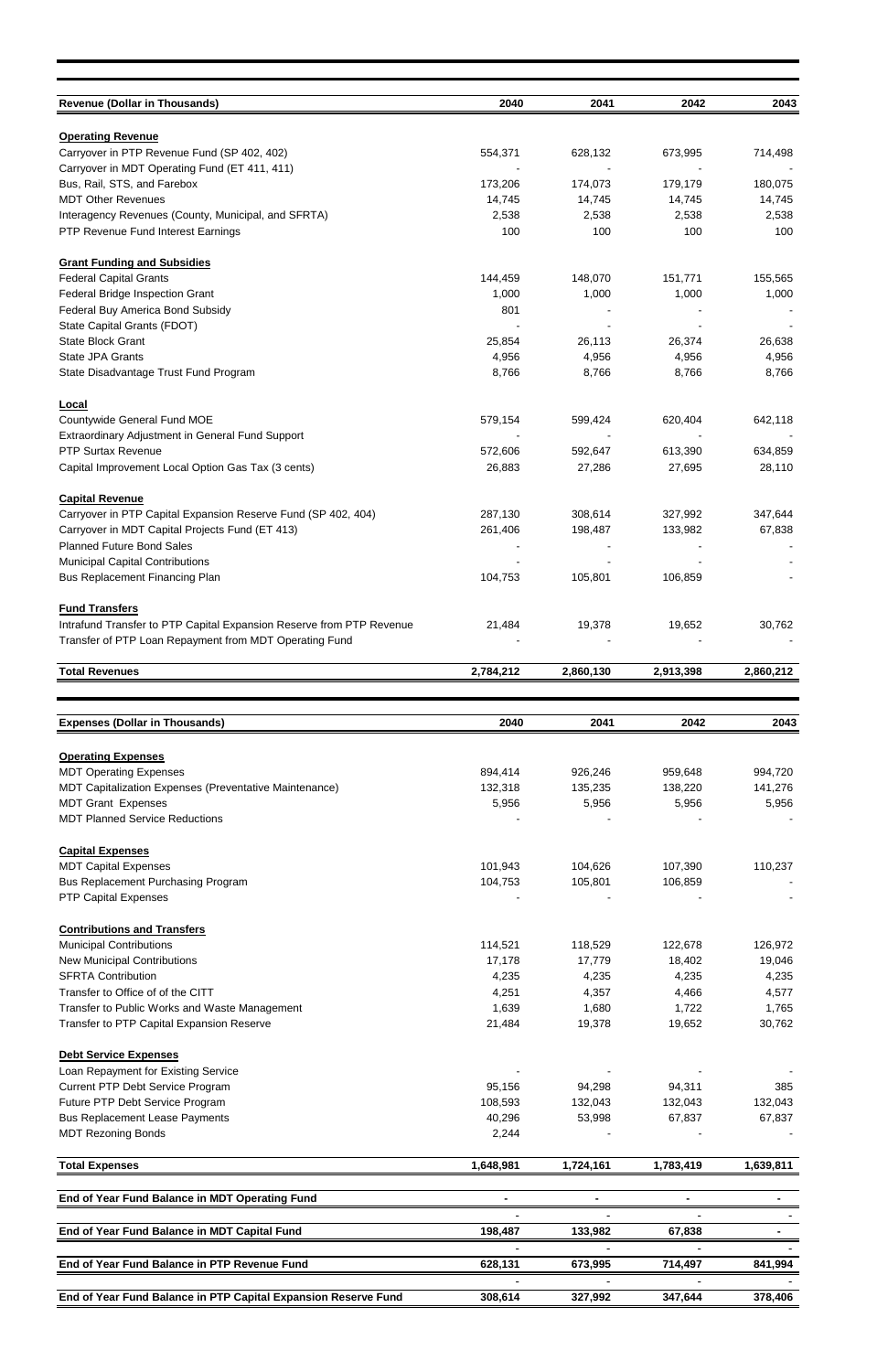| <b>Revenue (Dollar in Thousands)</b>                                                                             | 2044             | 2045               | 2046               | 2047               |
|------------------------------------------------------------------------------------------------------------------|------------------|--------------------|--------------------|--------------------|
|                                                                                                                  |                  |                    |                    |                    |
| <b>Operating Revenue</b><br>Carryover in PTP Revenue Fund (SP 402, 402)                                          | 841,994          | 975,101            | 1,109,609          | 1,220,895          |
| Carryover in MDT Operating Fund (ET 411, 411)                                                                    |                  |                    |                    |                    |
| Bus, Rail, STS, and Farebox                                                                                      | 184,633          | 185,556            | 186,484            | 190,542            |
| <b>MDT Other Revenues</b>                                                                                        | 14,745           | 14,745             | 14,745             | 14,745             |
| Interagency Revenues (County, Municipal, and SFRTA)<br>PTP Revenue Fund Interest Earnings                        | 2,538<br>100     | 2,538<br>100       | 2,538<br>100       | 2,538<br>100       |
|                                                                                                                  |                  |                    |                    |                    |
| <b>Grant Funding and Subsidies</b>                                                                               |                  |                    |                    |                    |
| <b>Federal Capital Grants</b><br>Federal Bridge Inspection Grant                                                 | 159,454<br>1,000 | 163,440<br>1,000   | 167,526<br>1,000   | 171,714<br>1,000   |
| Federal Buy America Bond Subsidy                                                                                 |                  |                    |                    |                    |
| State Capital Grants (FDOT)                                                                                      |                  |                    |                    |                    |
| State Block Grant                                                                                                | 26,904           | 27,173             | 27,445             | 27,719             |
| <b>State JPA Grants</b>                                                                                          | 4,956            | 4,956              | 4,956              | 4,956              |
| State Disadvantage Trust Fund Program                                                                            | 8,766            | 8,766              | 8,766              | 8,766              |
| <b>Local</b>                                                                                                     |                  |                    |                    |                    |
| Countywide General Fund MOE                                                                                      | 664,592          | 687,853            | 711,928            | 736,845            |
| Extraordinary Adjustment in General Fund Support<br><b>PTP Surtax Revenue</b>                                    | 657,079          | 680,077            | 703,879            | 728,515            |
| Capital Improvement Local Option Gas Tax (3 cents)                                                               | 28,532           | 28,960             | 29,394             | 29,835             |
|                                                                                                                  |                  |                    |                    |                    |
| <b>Capital Revenue</b>                                                                                           |                  |                    |                    |                    |
| Carryover in PTP Capital Expansion Reserve Fund (SP 402, 404)<br>Carryover in MDT Capital Projects Fund (ET 413) | 378,406          | 410,945<br>297,048 | 445,323<br>225,652 | 478,940<br>152,387 |
| <b>Planned Future Bond Sales</b>                                                                                 | 366,636          |                    |                    |                    |
| <b>Municipal Capital Contributions</b>                                                                           |                  |                    |                    |                    |
| Bus Replacement Financing Plan                                                                                   |                  |                    |                    |                    |
| <b>Fund Transfers</b>                                                                                            |                  |                    |                    |                    |
| Intrafund Transfer to PTP Capital Expansion Reserve from PTP Revenue                                             | 32,539           | 34,378             | 33,617             | 35,587             |
| Transfer of PTP Loan Repayment from MDT Operating Fund                                                           |                  |                    |                    |                    |
| <b>Total Revenues</b>                                                                                            | 3,372,874        | 3,522,636          | 3,672,962          | 3,805,084          |
|                                                                                                                  |                  |                    |                    |                    |
|                                                                                                                  |                  |                    |                    |                    |
|                                                                                                                  |                  |                    |                    |                    |
| <b>Expenses (Dollar in Thousands)</b>                                                                            | 2044             | 2045               | 2046               | 2047               |
| <b>Operating Expenses</b>                                                                                        |                  |                    |                    |                    |
| <b>MDT Operating Expenses</b>                                                                                    | 1,031,573        | 1,070,322          | 1,111,094          | 1,154,025          |
| MDT Capitalization Expenses (Preventative Maintenance)                                                           | 144,405          | 147,607            | 150,885            | 154,241            |
| <b>MDT Grant Expenses</b><br><b>MDT Planned Service Reductions</b>                                               | 5,956            | 5,956              | 5,956              | 5,956              |
|                                                                                                                  |                  |                    |                    |                    |
| <b>Capital Expenses</b>                                                                                          |                  |                    |                    |                    |
| <b>MDT Capital Expenses</b><br><b>Bus Replacement Purchasing Program</b>                                         | 113,169          | 116,189            | 119,300            | 122,504            |
| <b>PTP Capital Expenses</b>                                                                                      |                  |                    |                    |                    |
|                                                                                                                  |                  |                    |                    |                    |
| <b>Contributions and Transfers</b>                                                                               | 131,416          | 136,015            | 140,776            |                    |
| <b>Municipal Contributions</b><br><b>New Municipal Contributions</b>                                             | 19,712           | 20,402             | 21,116             | 145,703<br>21,855  |
| <b>SFRTA Contribution</b>                                                                                        | 4,235            | 4,235              | 4,235              | 4,235              |
| Transfer to Office of of the CITT                                                                                | 4,692            | 4,809              | 4,929              | 5,053              |
| Transfer to Public Works and Waste Management                                                                    | 1,809            | 1,854              | 1,900              | 1,948              |
| Transfer to PTP Capital Expansion Reserve                                                                        | 32,539           | 34,378             | 33,617             | 35,587             |
| <b>Debt Service Expenses</b>                                                                                     |                  |                    |                    |                    |
| Loan Repayment for Existing Service                                                                              |                  |                    |                    |                    |
| Current PTP Debt Service Program                                                                                 | 395              | 405                | 415                | 425                |
| Future PTP Debt Service Program                                                                                  | 132,043          | 132,043            | 158,679            | 158,679            |
| <b>Bus Replacement Lease Payments</b><br><b>MDT Rezoning Bonds</b>                                               | 67,837           | 67,837             | 67,837             | 67,837             |
|                                                                                                                  |                  |                    |                    |                    |
| <b>Total Expenses</b>                                                                                            | 1,689,781        | 1,742,052          | 1,820,739          | 1,878,048          |
| End of Year Fund Balance in MDT Operating Fund                                                                   |                  | $\blacksquare$     |                    |                    |
| End of Year Fund Balance in MDT Capital Fund                                                                     | 297,048          | 225,652            | 152,387            | 77,191             |
|                                                                                                                  |                  |                    |                    |                    |
| End of Year Fund Balance in PTP Revenue Fund                                                                     | 975,100          | 1,109,609          | 1,220,895          | 1,335,319          |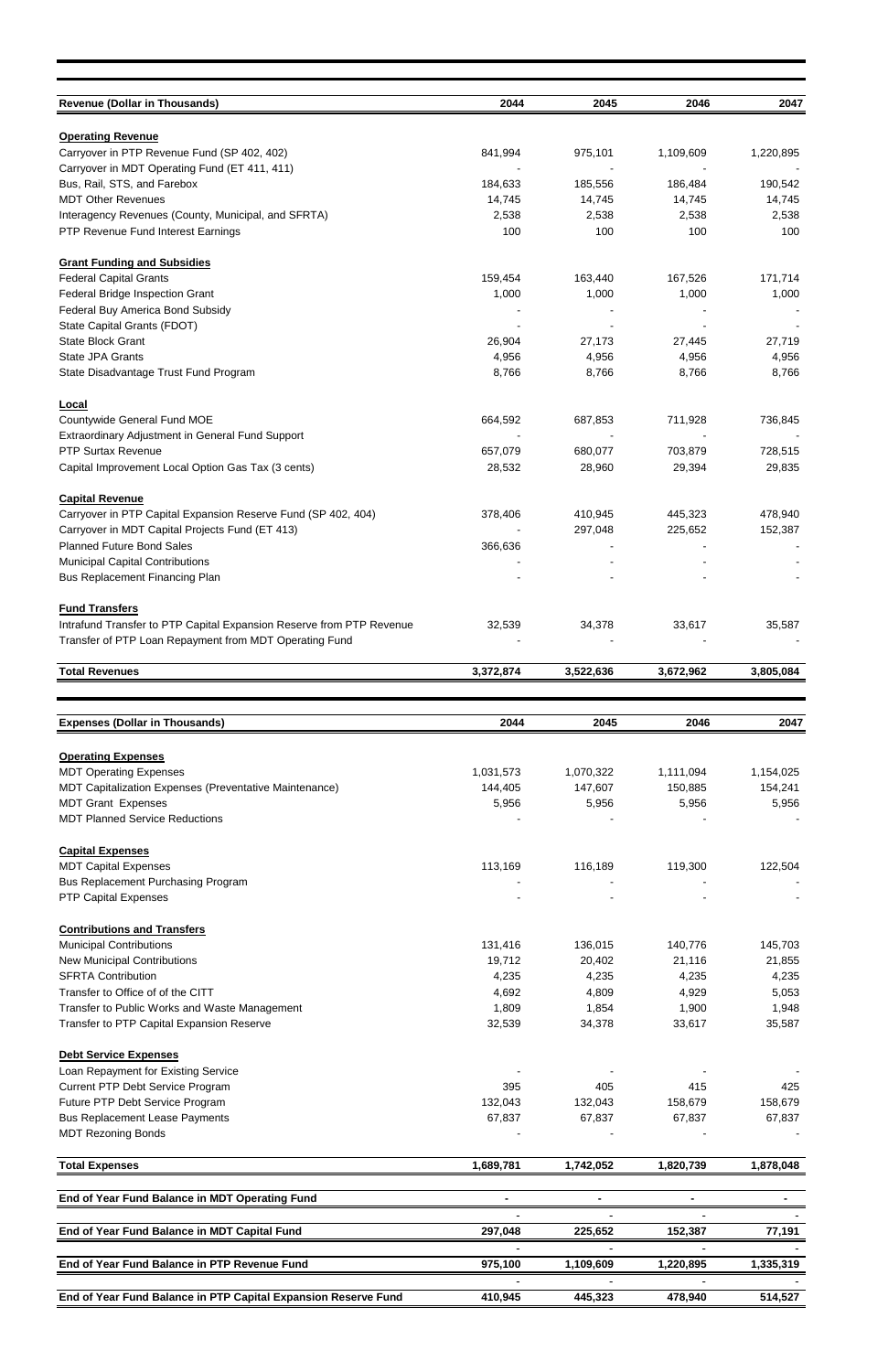| <b>Revenue (Dollar in Thousands)</b>                                     | 2048           | 2049           | 2050           | 2051           |
|--------------------------------------------------------------------------|----------------|----------------|----------------|----------------|
|                                                                          |                |                |                |                |
| <b>Operating Revenue</b><br>Carryover in PTP Revenue Fund (SP 402, 402)  | 1,335,319      | 1,473,328      | 1,624,287      | 1,787,458      |
| Carryover in MDT Operating Fund (ET 411, 411)                            |                |                |                |                |
| Bus, Rail, STS, and Farebox                                              | 191,495        | 195,059        | 196,034        | 197,014        |
| <b>MDT Other Revenues</b>                                                | 14,745         | 14,745         | 14,745         | 14,745         |
| Interagency Revenues (County, Municipal, and SFRTA)                      | 2,538          | 2,538          | 2,538          | 2,538          |
| PTP Revenue Fund Interest Earnings                                       | 100            | 100            | 100            | 100            |
| <b>Grant Funding and Subsidies</b>                                       |                |                |                |                |
| <b>Federal Capital Grants</b>                                            | 176,007        | 180,407        | 184,917        | 189,541        |
| Federal Bridge Inspection Grant                                          | 1,000          | 1,000          | 1,000          | 1,000          |
| Federal Buy America Bond Subsidy                                         |                |                |                |                |
| State Capital Grants (FDOT)                                              |                |                |                |                |
| State Block Grant                                                        | 27,997         | 28,277         | 28,559         | 28,845         |
| State JPA Grants                                                         | 4,956          | 4,956          | 4,956          | 4,956          |
| State Disadvantage Trust Fund Program                                    | 8,766          | 8,766          | 8,766          | 8,766          |
| Local                                                                    |                |                |                |                |
| Countywide General Fund MOE                                              | 762,635        | 789,327        | 816,953        | 845,546        |
| <b>Extraordinary Adjustment in General Fund Support</b>                  |                |                |                |                |
| <b>PTP Surtax Revenue</b>                                                | 754,013        | 780,404        | 807,718        | 835,988        |
| Capital Improvement Local Option Gas Tax (3 cents)                       | 30,283         | 30,737         | 31,198         | 31,666         |
| <b>Capital Revenue</b>                                                   |                |                |                |                |
| Carryover in PTP Capital Expansion Reserve Fund (SP 402, 404)            | 514,527        | 554,863        | 598,652        | 646,292        |
| Carryover in MDT Capital Projects Fund (ET 413)                          | 77,191         |                | 339,030        | 257,647        |
| <b>Planned Future Bond Sales</b>                                         |                | 418,283        |                |                |
| <b>Municipal Capital Contributions</b>                                   |                |                |                |                |
| <b>Bus Replacement Financing Plan</b>                                    |                |                | 115,713        | 116,870        |
| <b>Fund Transfers</b>                                                    |                |                |                |                |
| Intrafund Transfer to PTP Capital Expansion Reserve from PTP Revenue     | 40,336         | 43,789         | 47,640         | 48,370         |
| Transfer of PTP Loan Repayment from MDT Operating Fund                   |                |                |                |                |
| <b>Total Revenues</b>                                                    | 3,941,908      | 4,526,579      | 4,822,806      | 5,017,342      |
|                                                                          |                |                |                |                |
|                                                                          |                |                |                |                |
|                                                                          |                |                |                |                |
| <b>Expenses (Dollar in Thousands)</b>                                    | 2048           | 2049           | 2050           | 2051           |
| <b>Operating Expenses</b>                                                |                |                |                |                |
| <b>MDT Operating Expenses</b>                                            | 1,199,260      | 1,246,954      | 1,297,278      | 1,350,411      |
| MDT Capitalization Expenses (Preventative Maintenance)                   | 157,677        | 161,194        | 164,794        | 168,480        |
| <b>MDT Grant Expenses</b><br><b>MDT Planned Service Reductions</b>       | 5,956          | 5,956          | 5,956          | 5,956          |
|                                                                          |                |                |                |                |
| <b>Capital Expenses</b>                                                  |                |                |                |                |
| <b>MDT Capital Expenses</b>                                              | 125,804        | 129,203        | 132,704        | 136,310        |
| <b>Bus Replacement Purchasing Program</b><br><b>PTP Capital Expenses</b> |                |                | 115,713        | 116,870        |
|                                                                          |                |                |                |                |
| <b>Contributions and Transfers</b>                                       |                |                |                |                |
| <b>Municipal Contributions</b>                                           | 150,803        | 156,081        | 161,544        | 167,198        |
| <b>New Municipal Contributions</b><br><b>SFRTA Contribution</b>          | 22,620         | 23,412         | 24,232         | 25,080         |
| Transfer to Office of of the CITT                                        | 4,235<br>5,179 | 4,235<br>5,308 | 4,235          | 4,235          |
| Transfer to Public Works and Waste Management                            | 1,996          | 2,046          | 5,441<br>2,098 | 5,577<br>2,150 |
| Transfer to PTP Capital Expansion Reserve                                | 40,336         | 43,789         | 47,640         | 48,370         |
| <b>Debt Service Expenses</b>                                             |                |                |                |                |
| Loan Repayment for Existing Service                                      |                |                |                |                |
| Current PTP Debt Service Program                                         | 436            | 447            | 458            | 469            |
| Future PTP Debt Service Program                                          | 144,877        | 144,877        | 126,792        | 140,658        |
| <b>Bus Replacement Lease Payments</b>                                    | 54,538         | 41,106         | 42,526         | 43,959         |
| <b>MDT Rezoning Bonds</b>                                                |                |                |                |                |
| <b>Total Expenses</b>                                                    | 1,913,717      | 1,964,608      | 2,131,411      | 2,215,723      |
|                                                                          |                |                |                |                |
| End of Year Fund Balance in MDT Operating Fund                           |                |                |                |                |
| End of Year Fund Balance in MDT Capital Fund                             | $\blacksquare$ | 339,030        | 257,647        | 174,064        |
| End of Year Fund Balance in PTP Revenue Fund                             | 1,473,328      | 1,624,287      | 1,787,458      | 1,932,894      |
| End of Year Fund Balance in PTP Capital Expansion Reserve Fund           | 554,863        | 598,652        | 646,292        | 694,662        |